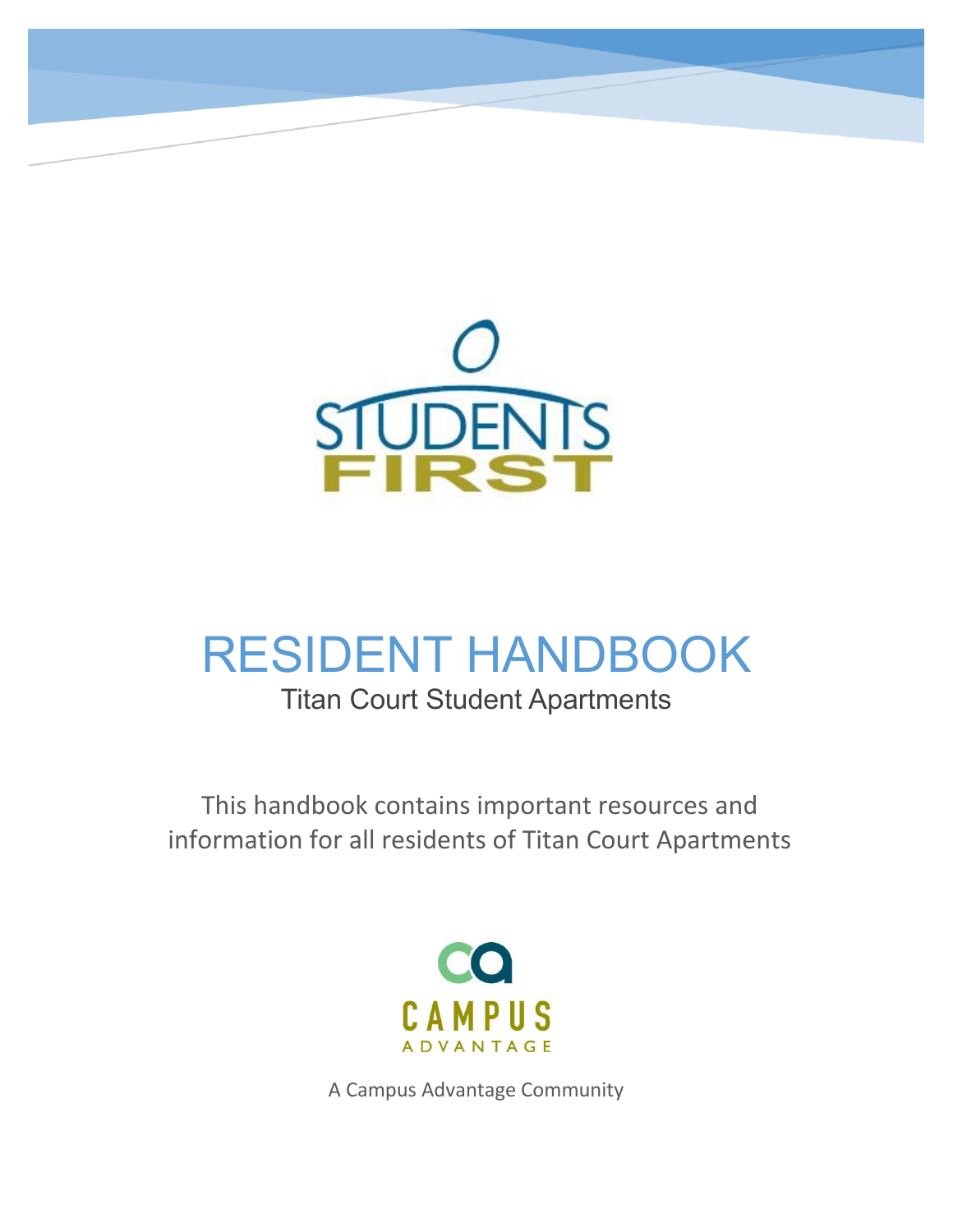| <b>Table of Contents</b> |  |
|--------------------------|--|
|                          |  |
|                          |  |
|                          |  |
|                          |  |
|                          |  |
|                          |  |
|                          |  |
|                          |  |
|                          |  |
|                          |  |
|                          |  |
|                          |  |
|                          |  |
|                          |  |
|                          |  |
|                          |  |
|                          |  |
|                          |  |
|                          |  |
|                          |  |
|                          |  |
|                          |  |
|                          |  |
|                          |  |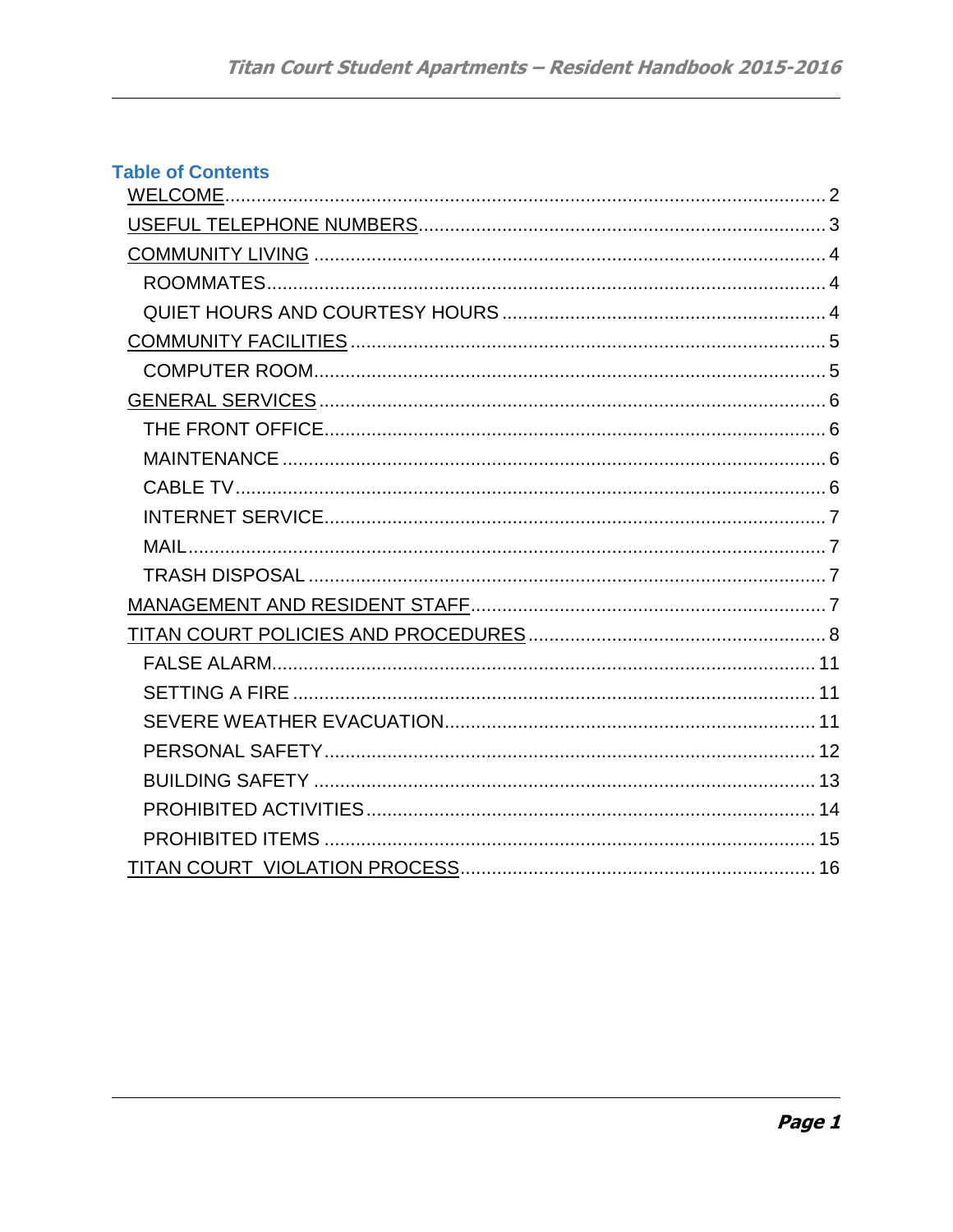#### **WELCOME**

Welcome to Titan Court! We are happy you have chosen to join our community and we look forward to serving you over the coming year. By living at Titan Court, you have chosen to be a part of the Campus Advantage Experience.

Campus Advantage, Inc is a national student housing company. Our promise to you is simple. We want you to have an experience marked by the following words:

**Hassle Free:** You have enough going on in your life. Your living experience doesn't need to be complicated. Our goal is to make your experience simple and easy from the day you sign your lease to the day you move out.

**Value:** From our facilities to our high level of service, we strive to provide you with an experience that is a great value for the money.

**Fun:** Campus Advantage communities are much more than just buildings. We want to provide an environment that allows you to have fun, make friends and create memories that will last a lifetime.

This is our promise to you. Do not hesitate at any time to let us know how we can better serve you, and please also let us know when one of our team members does a great job in creating this experience for you.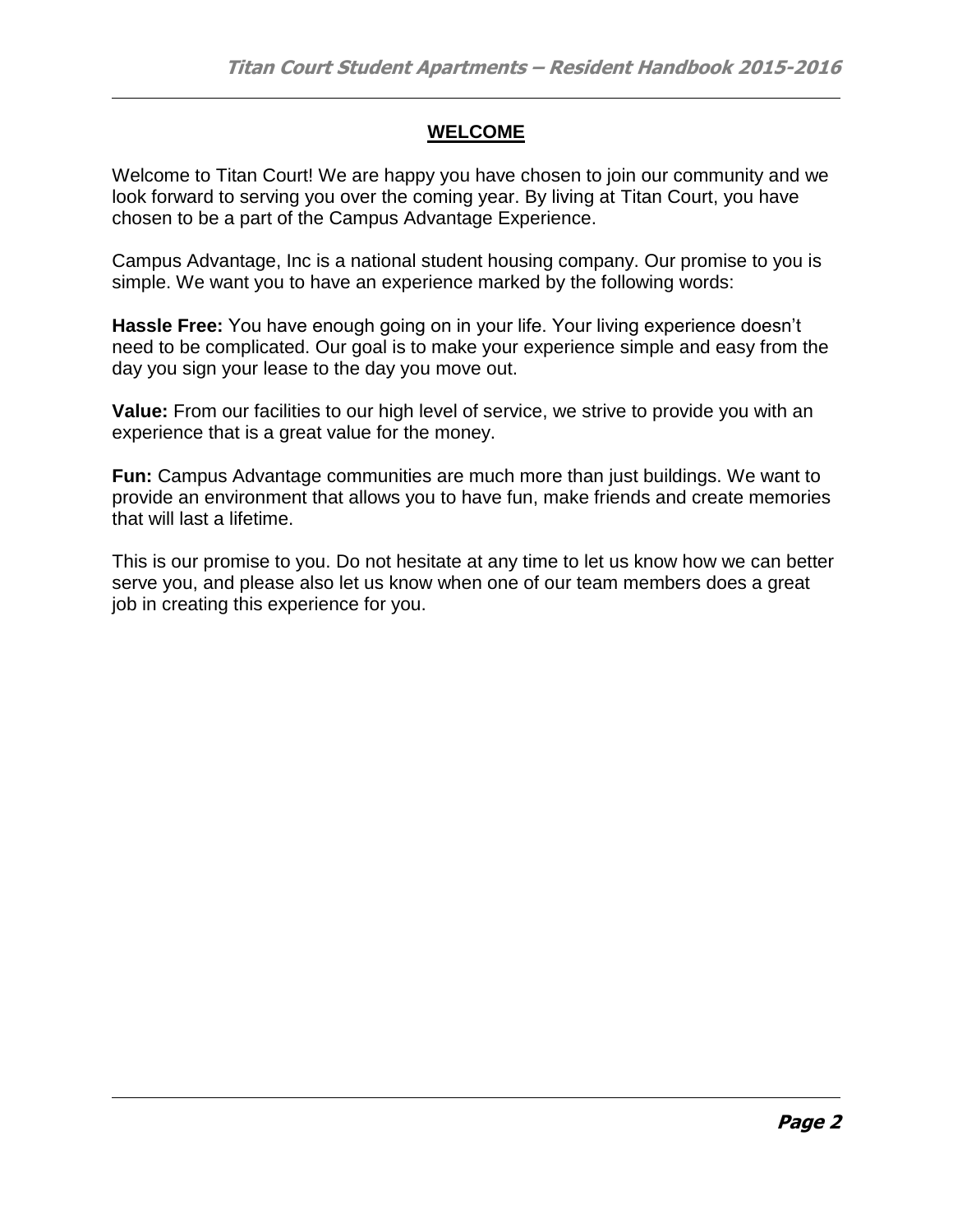# USEFUL TELEPHONE NUMBERS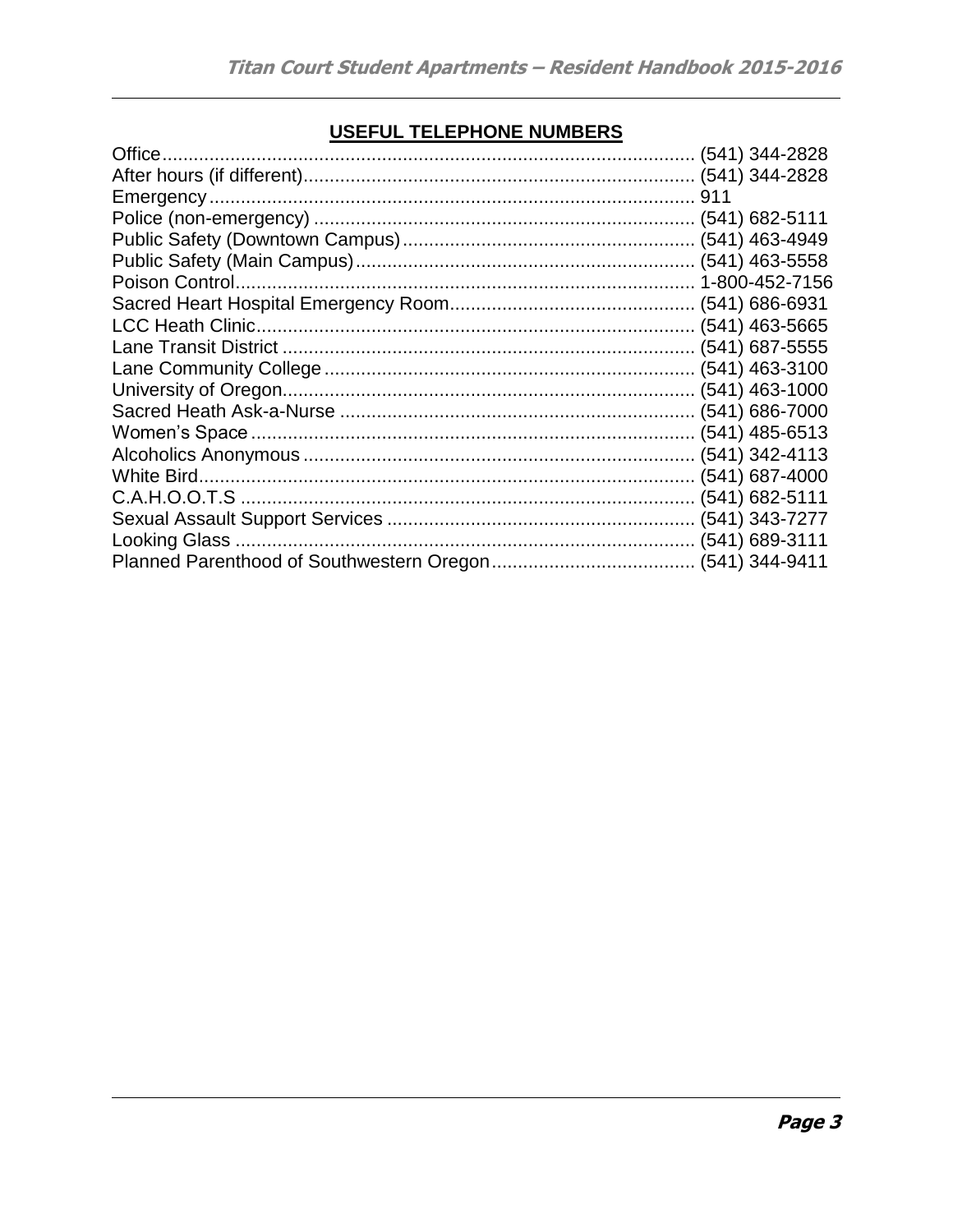#### **COMMUNITY LIVING**

A college education incorporates many aspects, both inside and outside the classroom. You learn to exercise your freedom, yet accept the consequences of your choices. In a student community, like Titan Court, you learn to be independent, yet be responsible to those with whom you live. Along with freedom, community life consists of guidelines and policies developed by students and staff to ensure a pleasant environment. Living within the student community means thinking of others, mutually respecting each individual's personal rights, confronting inappropriate behaviors, and accepting different types of people and their viewpoints.

#### **ROOMMATES**

Learning to live with one who is different from you is a valuable part of both your residence life experience and education. Roommates should arrange times to discuss one another's needs and rights in the living situation. Some common courtesies should be discussed and expectations outlined regarding the activities that will take place in the apartment. Some common areas of tension to consider are using another's personal items without permission, playing the stereo too loud, entertaining guests too frequently, or making excessive noise when another is still sleeping. Remember that flexibility is the key to an enjoyable living experience. Feel free to speak with your Community Assistant "CA" for additional help.

#### **THE "ROOMMATE BILL OF RIGHTS"** *Each student choosing to live in Titan Court Apartments has the right to...*

- *Sleep during the night undisturbed by your roommates or their guest(s).*
- *Read and study free from undue interference in your room.*
- *Free access to your apartment without pressure from your roommates.*
- *Be free from fear of intimidation, physical and/or emotional harm.*
- *Live in a clean apartment.*
- *Expect that roommates will respect your personal belongings.*
- *Host guests when they will not disturb your roommates' opportunity to sleep or study.*
- *Expect reasonable cooperation in the use of apartment facilities and a commitment to honor agreed upon procedures.*
- *Redress of grievances when they arise.*

#### **QUIET HOURS AND COURTESY HOURS**

The creation of an environment conducive to study in Titan Court Apartments requires that each resident show consideration of others by keeping his or her noise level down. Especially between the hours of 10:00 P.M. through 8:00 A.M., Sunday through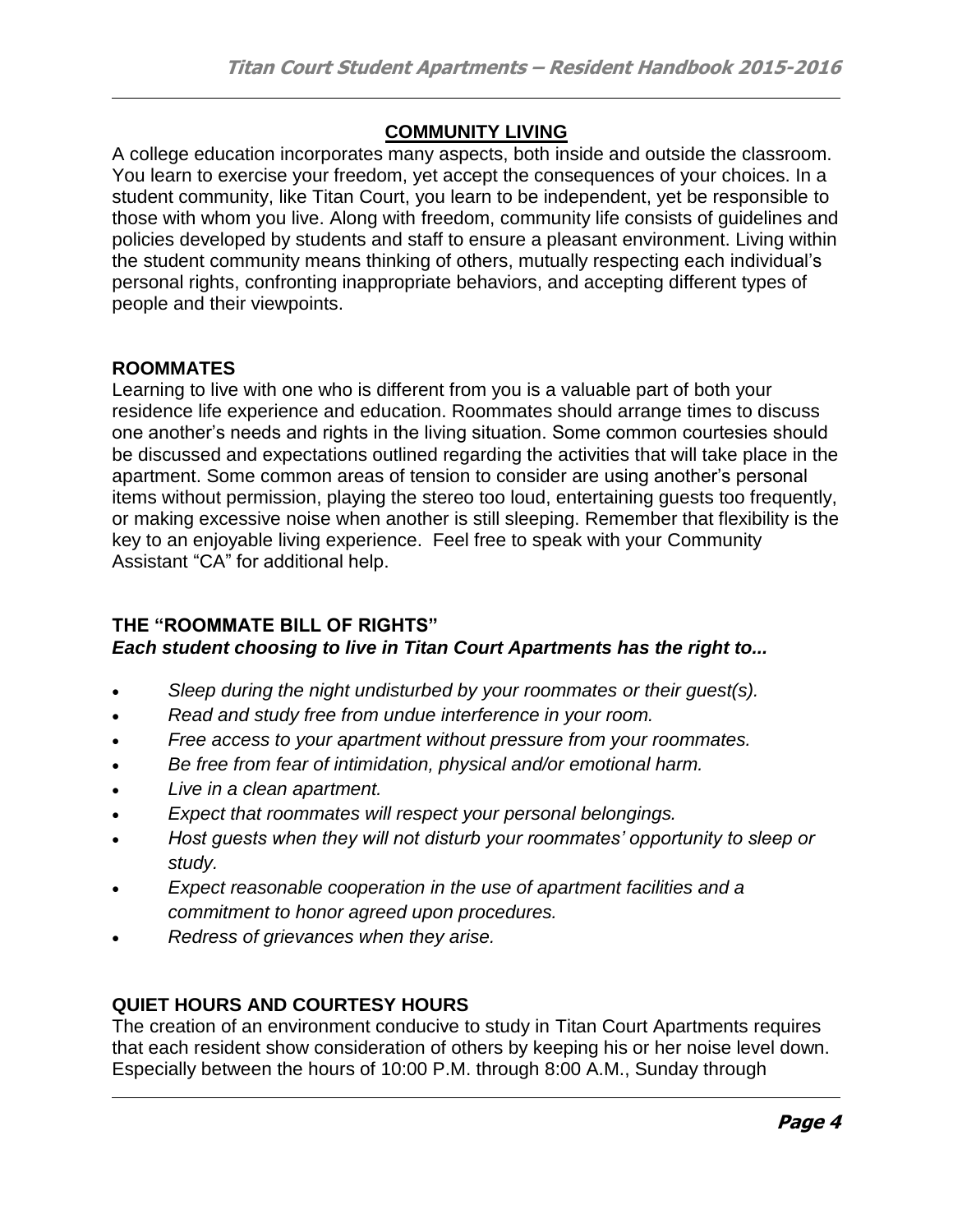Thursday, and Midnight through 8:00 A.M., Friday and Saturday, residents are expected to maintain a noise level, which cannot be heard outside of their room or apartment. At all other times, Courtesy Hours are in effect and the noise level should not disturb fellow residents. In addition, if you are ever asked to turn down your music by a resident or staff member, you should do so immediately, failure to do so could result in eviction. At no time will excessive noise be tolerated at Titan Court Apartments.

| <b>Quiet Hours:</b> | Sunday - Thursday         | 10 p.m. to 8 a.m.  |
|---------------------|---------------------------|--------------------|
|                     | Friday – Saturday         | Midnight to 8 a.m. |
|                     | <b>Final Exam Periods</b> | 24 Hours           |
|                     |                           |                    |

**Courtesy Hours:** *In effect 24 hours a day, 7 days a week*

# **COMMUNITY FACILITIES**

#### **COMPUTER ROOM**

Computers are available in Titan Court Apartments 4<sup>th</sup> Floor Study Lounge for accessing the Internet, writing papers, printing, and any other computer needs. Please refrain from eating, drinking, or anything else that could cause damage to the computers. You may be billed for any damage done to computer equipment or the room itself. We also ask that you store your documents on your own disks, as the network and local drives will be cleared periodically. If you have any questions or problems with the equipment please contact the Front Desk.

#### **GAME ROOM**

A big screen TV, PlayStation 4, and Xbox 1 are available in the 6<sup>th</sup> Floor Study Lounge. Please refrain from eating, drinking, or anything else that could cause damage to the TV or game consoles. You may be billed for any damage done to any of the equipment or the room itself. We ask that you keep all games provided in the game room for other residents to enjoy. If you have any questions or problems with the equipment please contact the Front Desk.

#### **STUDY LOUNGE**

There are study lounges located on each floor for residents to use as a quiet place to study. Please be respectful of the space and those using it. If you use it for anything other than studying, you are disruptive to those in it, or any other incident occurs in the lounge that isn't for what it was attended for, you may face disciplinary action or fines.

#### **COMMUNITY ROOM**

There is a community room located on the first floor for residents and their friends to use. It has cable TV, a ping pong table, foosball table, and kitchen for residents' convenience. You will be billed for any damages done to the equipment or room itself.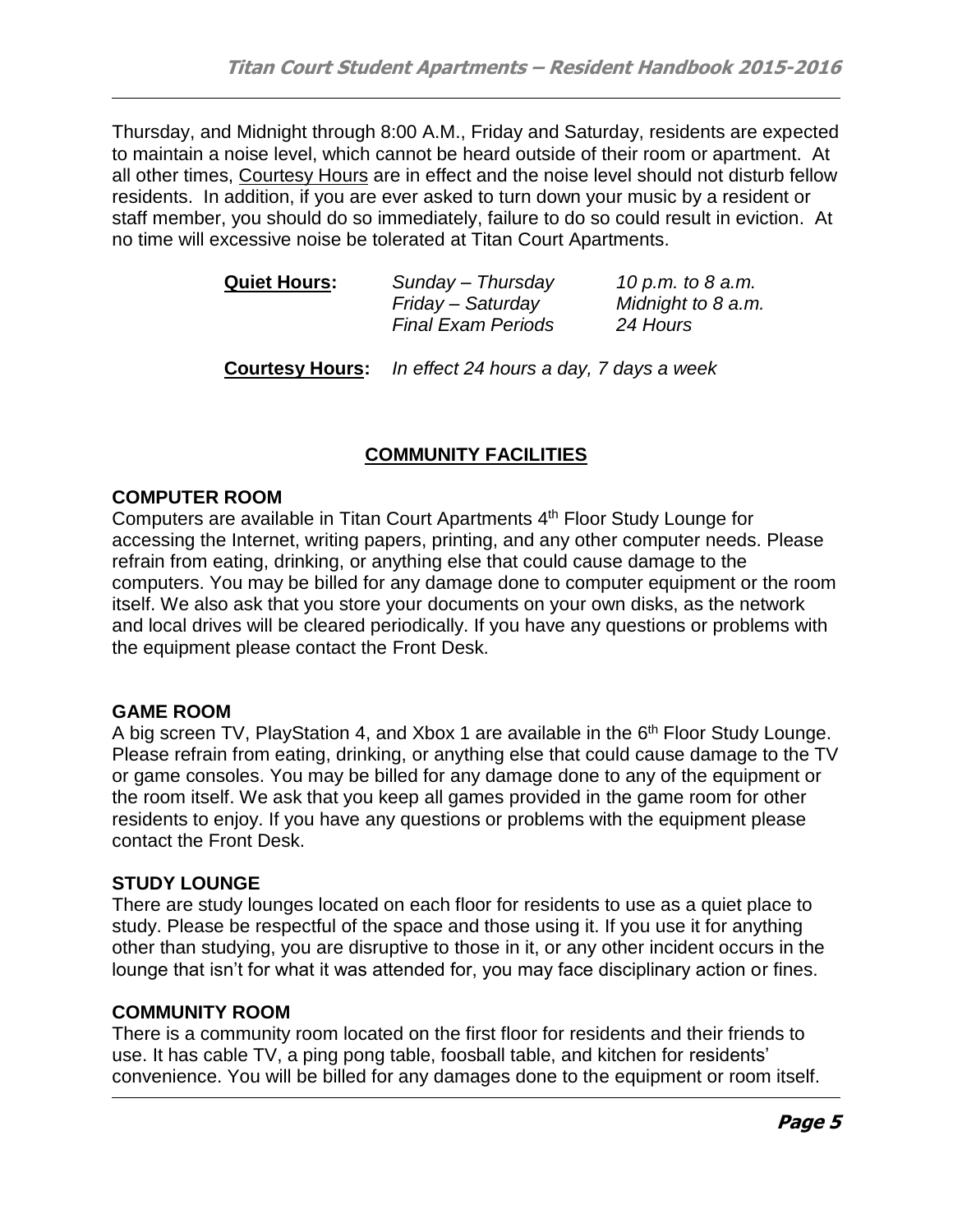# **GENERAL SERVICES**

#### **THE FRONT OFFICE**

One of the primary purposes of the Front Desk is to provide guidance as to the various departments and services at Titan Court Apartments. It is located in the main lobby and will be open during scheduled hours each day. The staff here can assist you in the following ways:

- Maintenance requests.
- Equipment, games and even vacuums may be checked out here with a valid ID.
- Report to the Front Desk when you are locked out of your room.
- Flowers, gifts and other packages are received at the Front Desk. Please remember your ID when you claim a package. We also will receive and send faxes for residents here.
- Titan Court Apartments lost and found is located here.
- Balances owed.
- Miscellaneous charges and their origin.
- Payment problems/arrangement for late payments.
- Change of billing address.

Please remember to make your lease payment on the first of each month. Each student should be aware of when his/her payment is due to avoid late charges. Please refer to the payment schedule on page 1 of your lease agreement for payment due dates. You will be given a grace period until closing on the  $4<sup>th</sup>$  of each month. At this point a late fee of \$50.00 will be assessed. There will be a \$35.00 service charge for all payments returned for non-sufficient funds.

#### **MAINTENANCE**

The maintenance personnel work very hard to keep Titan Court Apartments in top shape. While they care about your maintenance needs, they also appreciate your care of the complex. If you refrain from abusing the building, they can use their time towards preventative measures, and more quickly address your specific needs. If a problem arises, let the Front Desk know or complete a maintenance request form online at www.titancourt.com.

Generally, maintenance requests will be completed the same day or the next regular working day. If you have an emergency notify the Front Desk or your community assistant immediately.

#### **CABLE TV**

Your apartment comes with a standard cable package provided by Comcast. If you would like additional services, you may contact Comcast directly. You will be responsible for all additional service charges above those provided.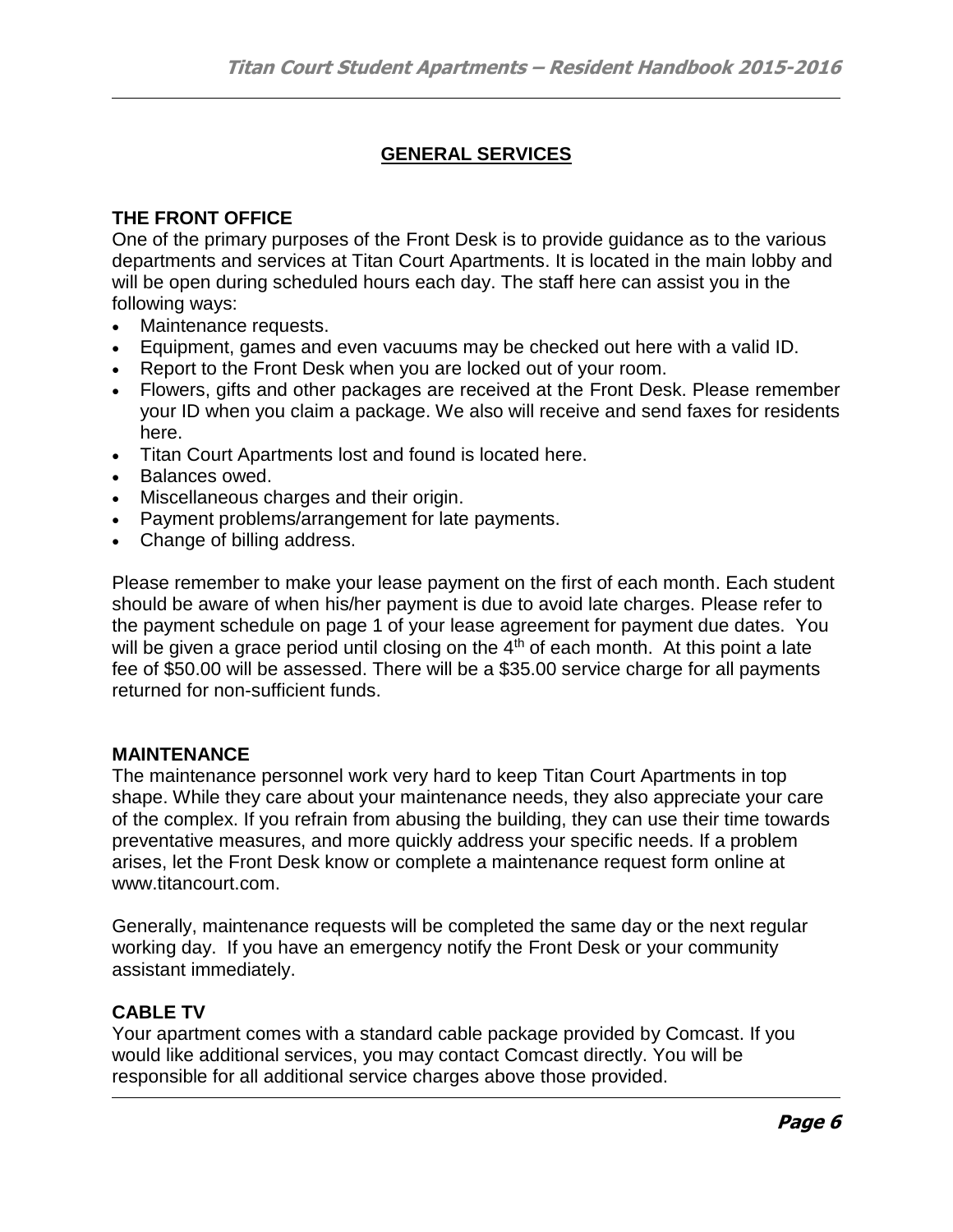#### **INTERNET SERVICE**

Titan Court Apartments Internet service is provided by Comcast communications. If you have a computer, you may connect to the Internet by using Titan Court Apartment's high speed Ethernet/ local area network or Wi-Fi. For more information, please seek assistance from Titan Court Apartments Front Desk.

#### **MAIL**

Mailboxes are located in main entry of the apartments across from the Front Desk. Mailboxes are provided for every apartment. Please return any mail that does not belong to your apartment to the Front Desk. Please remember to include your complete street address and apartment number. You may also drop off outgoing mail in the slot designated for doing so.

#### **TRASH DISPOSAL**

All trash is to be disposed of in the trash rooms on each floor. Persons who leave trash anywhere else may be subject to a trash removal fee and further disciplinary actions. If you will be disposing of large boxes, we ask that you do break them down before placing them in their designated recycling bins.

#### **MANAGEMENT AND RESIDENT STAFF**

**The General Manager** has the overall responsibility of managing the staff, the business operations and the complex facilities. The GM is assisted by a support staff. The General Manager has an open door policy and is very willing to help you in any way he or she can. However, in order to address concerns effectively, your community assistant should be your first contact when trying to solve a problem.

**The Assistant General Manager** is responsible for assisting with all aspects of managing the community, including leasing oversight, general staff oversight, delivery of customer service standards, and managing the collection of rents and monies due while maintaining resident records.

**Resident Director** assists the General Manager in the day-to-day operations of the facility, directly oversees customer services and front desk operations and supervises the community assistant staff.

**Maintenance Supervisor** is responsible for all maintenance and housekeeping of the facilities. Please inform the front desk to speak with the maintenance supervisor if you are having continuing maintenance problems or concerns.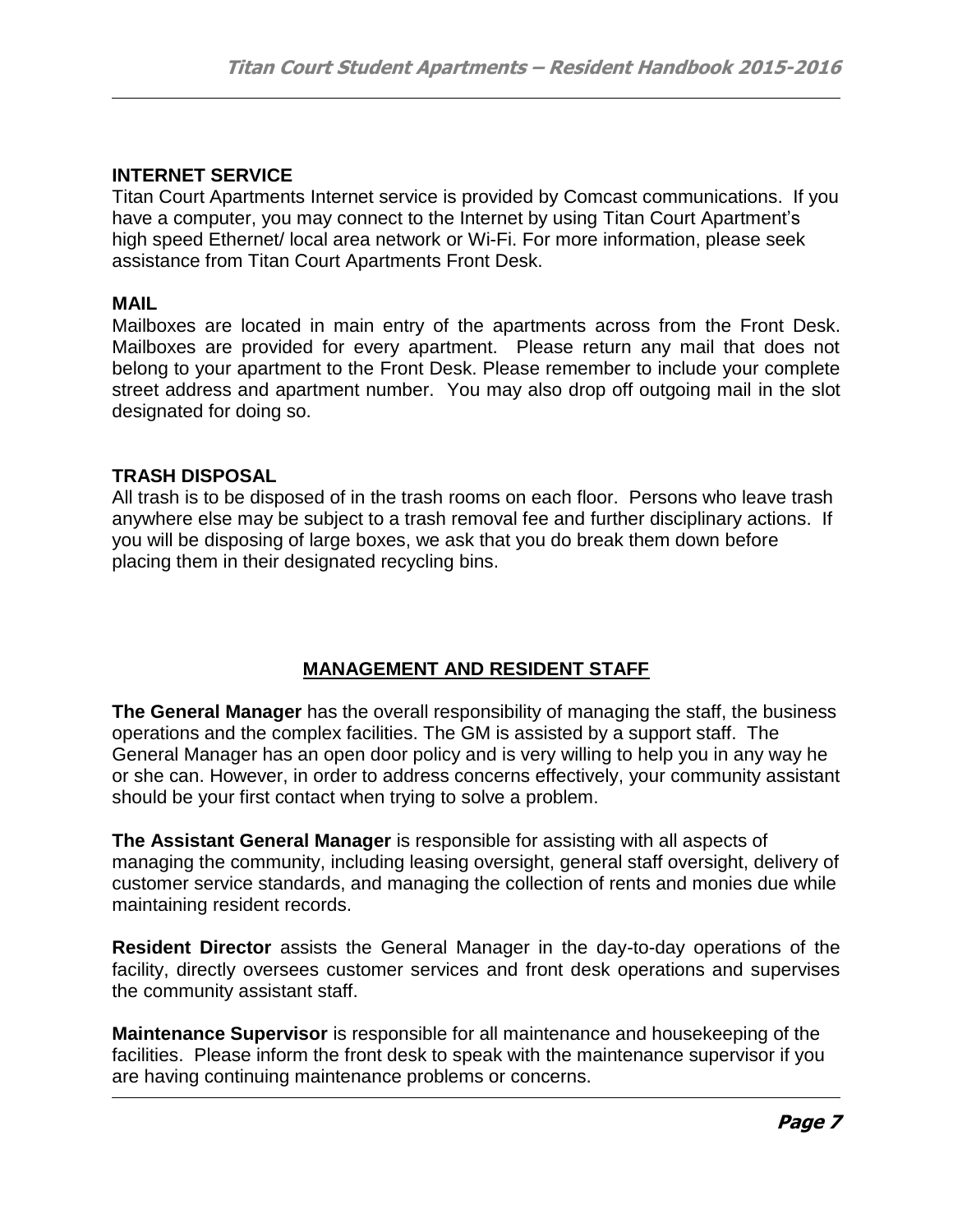**Community Assistants** (CAs) are people you will see frequently. The CA is a full-time student living in Titan Court Apartments fulfilling a dual role of peer advisor and community assistant; he/she is a resource person to help in the living/learning experience. Your CA has been selected on the basis of interpersonal skills and leadership. Each CA is committed to assisting each student as well as confronting those who disrupt the community.

#### **We, as a staff, invite you to stop by and meet us. We are here for you, dedicated to serve and assist.**

# **TITAN COURT POLICIES AND PROCEDURES**

#### **ADVERTISING**

The bulletin boards in common areas and on buildings are for use by the staff of Titan Court Apartments. If you would like to post items in the Front Desk area or on the bulletin boards, you must get prior approval from the Front Desk.

#### **BICYCLES**

Titan Court Apartments provides a key card access only bicycle room. We recommend that you keep your bike locked when it is not in use, as Titan Court Apartments is not responsible for lost or stolen bicycles. Titan Court has also partnered with Hutch's Bicycles for residents to rent bikes out for free. Bicycles locked to fences, stair railings, parking signs or any other area on Titan Court Apartments property will promptly be removed and confiscated. Motorcycles must be parked off Titan Court Apartments property or in the parking lot.

#### **PARKING**

Titan Court Apartments provides free parking to all residents in the Broadway South Parking Garage owned by the City of Eugene. Parking is by permit only; permits can be picked up at the Front Office at the beginning of each month. Titan Court is not responsible for any tickets, parking violations, or other incidences occurring within the parking garage. Possession of a parking pass does not guarantee a parking space.

#### **DAMAGE TO PROPERTY**

Residents are equally responsible for the conditions of their apartments and the common areas. Any person causing damage will be billed for repairs and subject to disciplinary action. When no one is willing to accept responsibility, all residents of an apartment or floor will share in the costs of the repairs.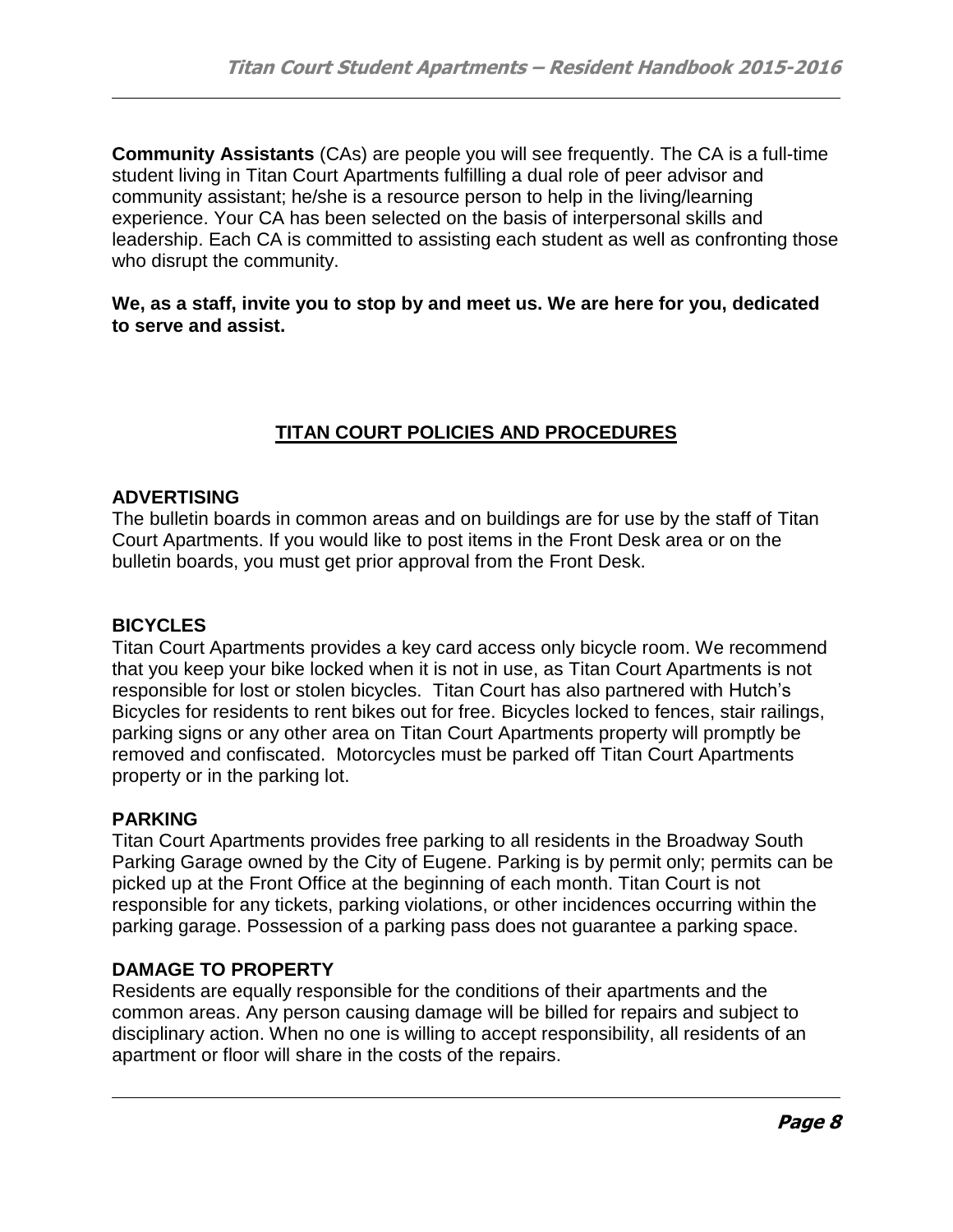#### **ROOM ENTRY**

Occasionally, members of Titan Court Apartments staff may have to enter your room to check general conditions, to make repairs, to perform custodial services, to handle emergencies, and to ensure compliance with rules and regulations. We will provide you with a 24-hour notice of our intent to enter except when conditions do not permit it (i.e. emergencies).

#### **EXTERMINATIONS**

Titan Court Apartments are treated by a professional exterminator several times per year. If there is a continuing insect problem in a room, please report it to the Front Desk. It is important to note that cleanliness (such as trash disposal and proper storage of food) and keeping your windows closed and screens on will go a long way towards keeping your room pest-free.

#### **GUESTS**

Titan Court Apartments is your home, and you are welcome to have an overnight guest. Keep in mind that your roommates will appreciate knowing in advance since they live there too. You are responsible for the behavior of your guests. This means informing them of the policies of Titan Court Apartments and soliciting their cooperation while visiting. Please limit the stay of any overnight guests to three nights. A resident who houses a guest for more than three consecutive nights may be subject to fines or possible disciplinary action.

#### **HOLIDAY HOUSING**

Titan Court Apartments Office is closed during official holidays. However, you may continue to reside in your apartment during these periods. Only limited staff and maintenance support will be available to residents during holiday breaks.

#### **KEYS**

Please remember that the doors at Titan Court Apartments can lock when you leave your apartment. If you find that you have become locked out, let the Front Office know and they can unlock your door. If it is after hours, call the on call number and a Community Assistant will assist you. Residents may not duplicate keys or tamper with locks. A lost key requires the replacement of all locks in the apartment and will require a fee to replace.

#### **PETS**

Only pets that can hold their breath for 24 hours underwater are allowed at Titan Court Apartments. Fish and their aquariums (under 20 gallons) are the only pets—with the exception of service or companion animals. Birds and other pets must stay at home.

#### **ROOM FURNISHINGS/DECORATIONS**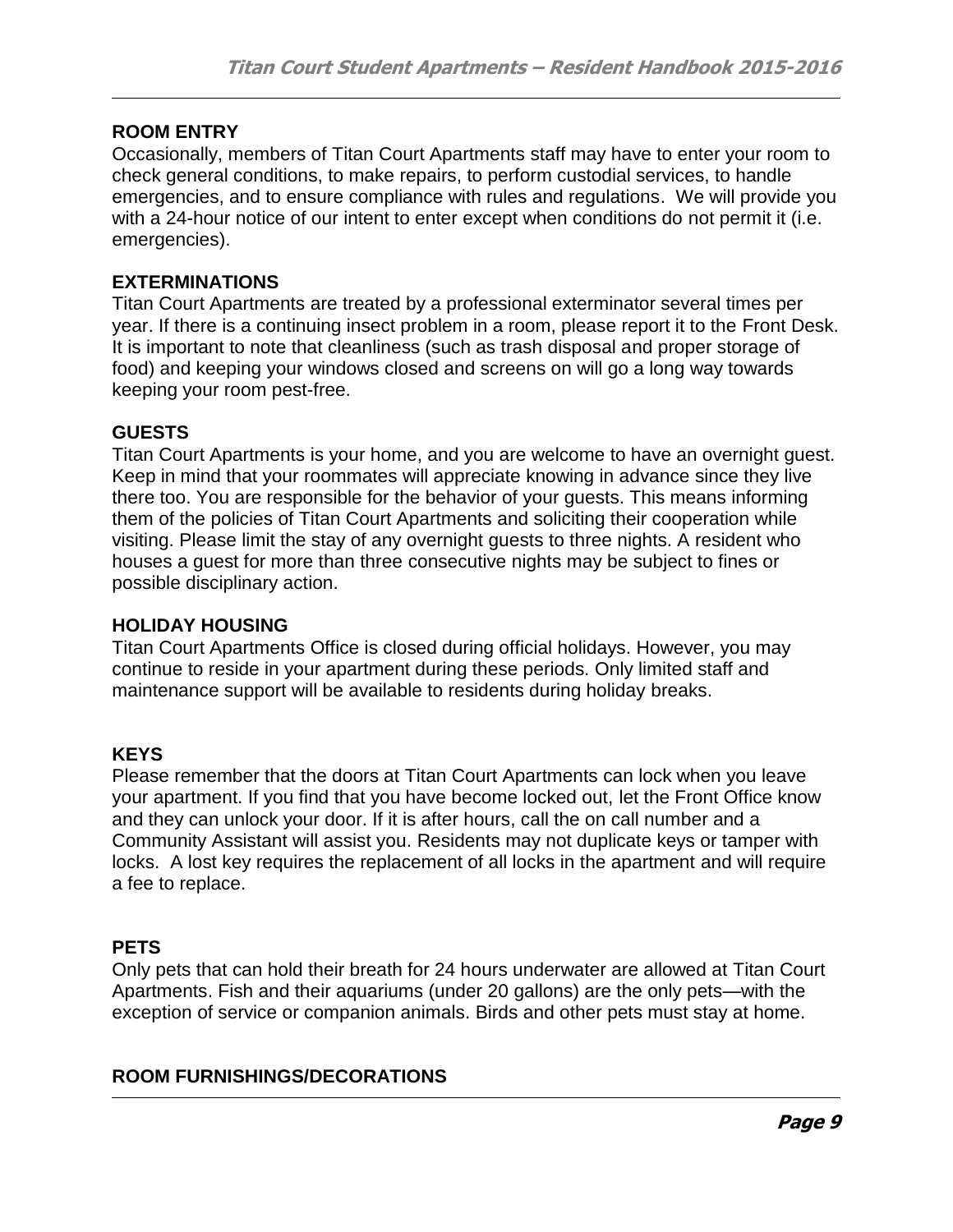Titan Court Apartments is your home, and we want you to feel comfortable. You are free to bring plants and to place decorations on the walls. We do ask that you refrain from using contact paper and painting on the walls, ceilings, furniture, etc., or using finishing nails or push pins in the doors.

#### **SERVICE REQUESTS**

Service requests can be submitted online through your resident portal at [www.titancourt.com](http://www.titancourt.com/) or at the Front Desk. Anything needing attention should be reported as soon as possible. Completely fill out the maintenance form and be specific for more prompt service. Please allow adequate response time to pass before filling out duplicate forms, calling or emailing. Emergencies related to maintenance and repair should be reported to the Front Desk immediately.

#### **FIRE AND EVACUATION**

Titan Court Apartments considers fire safety extremely important, and students have an obligation to adhere to our regulations as well as city and state statutes. Titan Court Apartments may conduct periodic fire drills. Failure to evacuate during fire alarms will result in disciplinary action.

#### **FIRE PREVENTION**

The following are prohibited in Titan Court Apartments because of their serious potential as fire hazards.

- a. Open flames such as candles and incense, etc.
- b. Appliances with exposed heating elements.
- c. Doors and walls in rooms that are over one-half covered with paper, posters, etc.
- d. Use or possession of fireworks or firecrackers
- e. Use or possession of combustible paints or liquids.
- f. Mopeds or other combustible engines.

# **MISUSE OF FIRE SAFETY EQUIPMENT**

Any individual who misuses or tampers with fire safety equipment may be subject to eviction, a fine of \$500.00, plus the cost of repair or replacement of the equipment, cleaning of the facility, and damage to other property. Anyone who tampers or covers up any fire alarm will charged a fine of \$250.00. We will also contact local law enforcement officials and you may be subject to disciplinary action under their jurisdiction. Fire equipment consists of, but is not limited to: fire extinguishers, fire valves, smoke and heat detectors, emergency lighting, emergency exit signs and pull stations.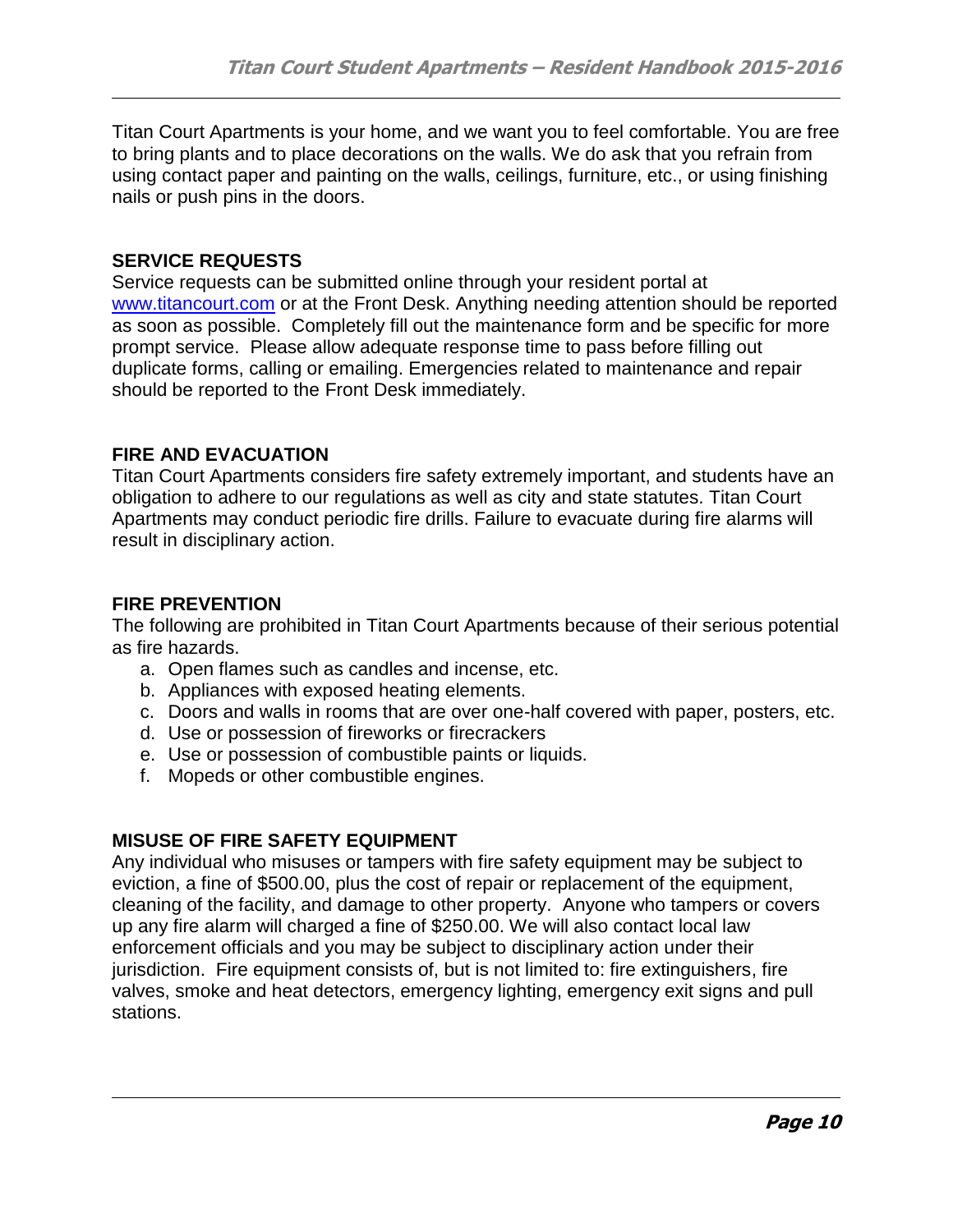#### **FALSE ALARM**

Every effort will be made to identify individuals who cause a false alarm. When such persons are identified, they will be referred to the Fire Department and Police Department for disciplinary action. In addition to legal proceedings, each individual involved will be subject to eviction.

#### **SETTING A FIRE**

Any individual identified as having set fire (commits arson) in or near Titan Court Apartments will be evicted, will be turned over to the Police and/or Fire Department, will be charged a fine of \$500.00, and will be charged for repairing any damage caused by the fire.

#### **FIRE EVACUATION PROCEDURES**

- 1. Residents should check their immediate area for any obvious indications of a fire or cause for the alarm. If none are observed, they should exit through or down the stairwells.
- 2. Residents should use common sense and not panic.
- 3. Staff members will investigate the cause of each alarm.
- 4. Residents should begin an immediate and orderly evacuation along the designated evacuation route established for their area. Exit the building and wait for instructions or permission to re-enter the building.
- 5. Residents should not run.
- 6. Residents should take their room keys with them. Anyone who does not evacuate the property and comply with the instructions of the staff will be subject to disciplinary action.
- 7. Titan Court Apartments staff will signal that the building is safe and ready for reentry. No one is to re-enter until this signal is given. Personnel authorized to give re-entry instructions are
	- a. The General Manager
	- b. The Assistant Manager
	- c. The Resident Director
	- d. A Public Safety Officer

(Note: Firemen tell you the building is safe. They cannot authorize re-entry.)

#### **SEVERE WEATHER EVACUATION**

During severe weather alerts (watches and warnings), residents are encouraged to monitor television and radio reports and should take reasonable precautions. Each resident should have a flashlight accessible in case of power failure.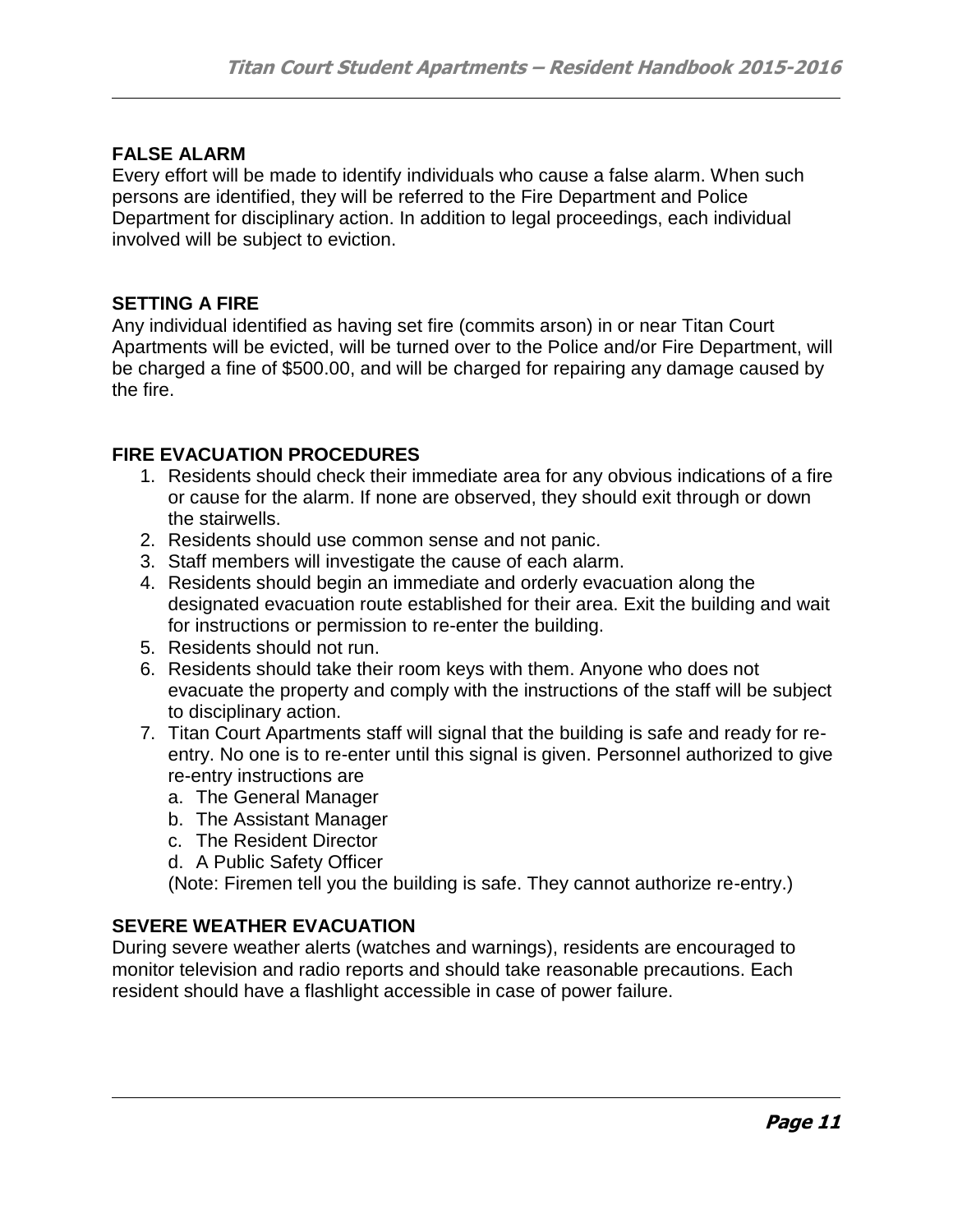#### **PERSONAL SAFETY**

Titan Court Apartments management would like you to be aware of some important guidelines for the safety of yourself and your property. We recommend that you consider following these guidelines, in addition to other common sense safety practices:

#### **WHILE INSIDE YOUR APARTMENT**

- 1. Lock your doors at all times.
- 2. While answering the door, first determine who is there by looking through the peephole. If the person is unknown, first talk with them without opening the door and don't open the door if you have concerns.
- 3. Do not give or lend your keys, ID card, or mailbox key to anyone. Keys and ID cards being used by anyone other than the resident they belong to will be confiscated/deactivated and a fee assessed.
- 4. Do not put markings on your key ring to identify your name, address or phone number.
- 5. If you are concerned because you have lost your key or because someone whom you distrust has a key, ask the Front Desk to have your locks re-keyed. You have a statutory right to do so, however you may be charged for the lock change.
- 6. Dial "911" for emergencies. Immediately following, please call the Front Desk and/or your CA so they may take appropriate measures.
- 7. Periodically check your smoke detector for dead batteries or malfunctions.
- 8. Periodically check your door locks and other security devices to be sure they are working properly.
- 9. Immediately report to the Front Desk in writing any malfunction of other safety devices outside your room, such as broken locks, burned out lights in stairwells, blocked passage ways, broken railings, etc.
- 10.Mark or engrave identification on valuable personal possessions, such as your computer or bicycle.

#### **WHILE OUTSIDE YOUR APARTMENT**

- 1. Always lock your doors while you are gone.
- 2. Tell your roommate where you are going and when you will be back.
- 3. When walking at night, please walk with another person.
- 4. Let a friend know if you are going to be gone for an extended period of time.

#### **WHILE USING YOUR CAR**

- 1. Always lock your car doors.
- 2. Whenever possible, do not leave any visible items in your car, such as music players, wrapped packages, book-bags, purses, etc.
- 3. Do not leave your keys in your car.
- 4. Carry your key ring in your hand while walking to your car…whether it is daylight or dark…whether you are at home, school, work or on vacation.
- 5. Remember to check the back seat and under your car before getting in.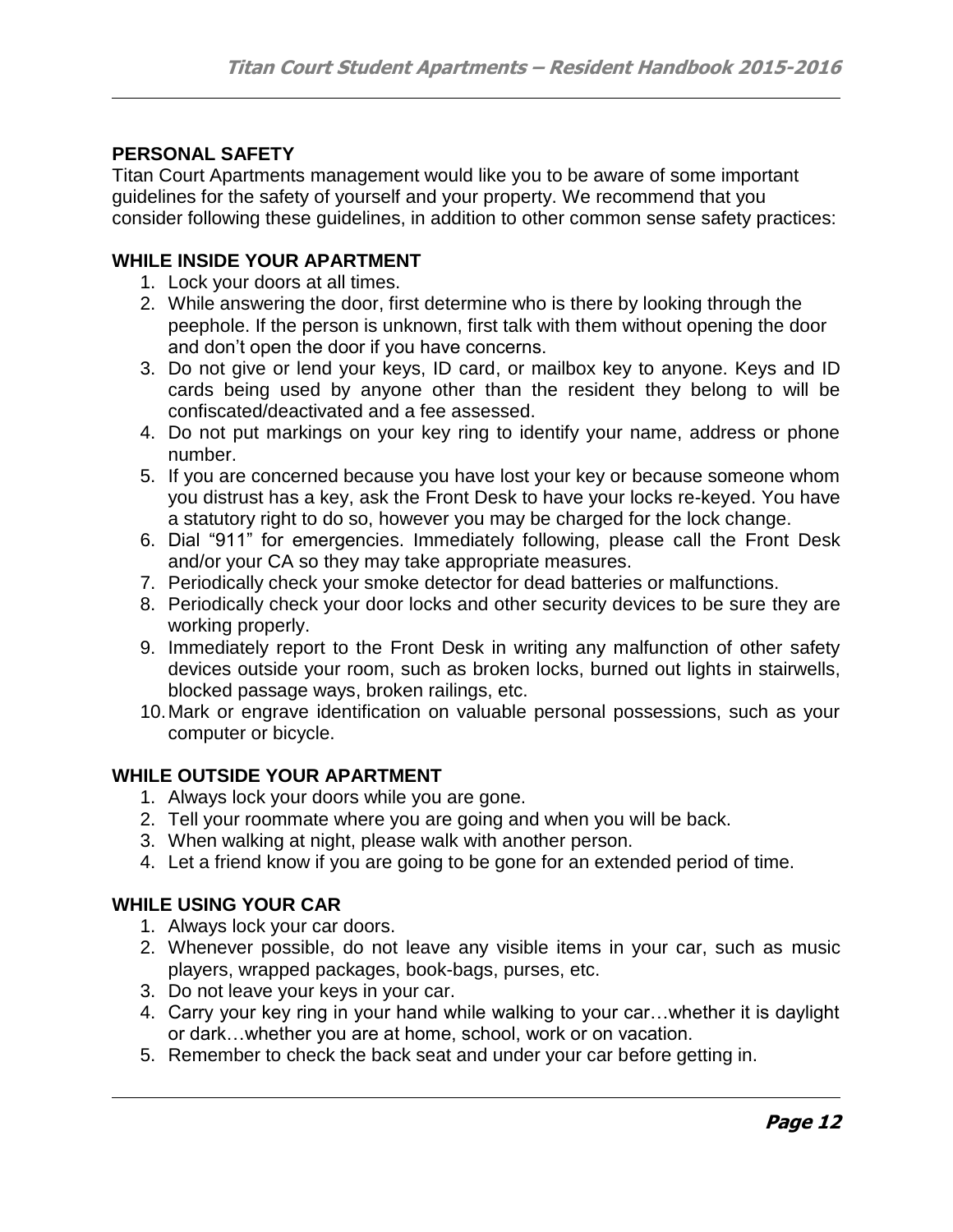There is no such thing as a fail-safe security system. Even the most elaborate of security precautions are not guaranteed against crime. You should always proceed as if such security systems do not exist. All systems are subject to mechanical malfunctions, tampering, human error and personnel absenteeism. **Titan Court Apartments makes no expressed or implied warranties of security.** The best safety measures you can take are the ones you yourself can perform as a matter of common sense and habit. Please carefully consider and follow these suggestions.

#### **BUILDING SAFETY**

Titan Court Apartments is not responsible for any personal damages or thefts. We highly recommend that you obtain renter's insurance.

# **VIDEO CAMERAS**

Titan Court Apartments may employ video surveillance equipment for security purposes. This equipment may or may not be monitored at any time. Tampering with any video surveillance equipment will result in disciplinary action.

# **ELECTRICAL CORDS AND OUTLETS**

Extension cords and multiple outlets are designed for minimum use for short periods of time. Multi-plug outlets and improper use of extension cords create fire and safety hazards. Therefore, the following information should be considered when using this equipment:

- a. Too many appliances on one extension cord can cause the cord to overheat and result in a fire. (Note: two or more cords plugged together are theoretically still only one cord.)
- b. Extension cords placed in or through doorways that have metal doors or door frames, as well as cords draped over metal objects or put in areas where they may be walked on, create the added risk of shock or electrocution.
- c. The outlets in each room were designed for either one or two appliances. The use of multi-plug covers to increase the number of appliances on one outlet is prohibited due to fire and safety hazards as well as circuit overloads.

This is not an exclusive list of problems that can be caused by improper use of cords and outlets. Please contact the Front Desk if you have any questions.

# **ELECTRICAL APPLIANCES**

Use of electrical appliances is permitted in Titan Court Apartments within certain guidelines. Appliances used in Titan Court must be safe in design and structure (such as UL approved appliances) and properly maintained. Cooking appliances in rooms are limited to popcorn poppers, coffeepots and microwave ovens. We strongly recommend you utilize surge suppressors or protectors on all computers, electrical or electronic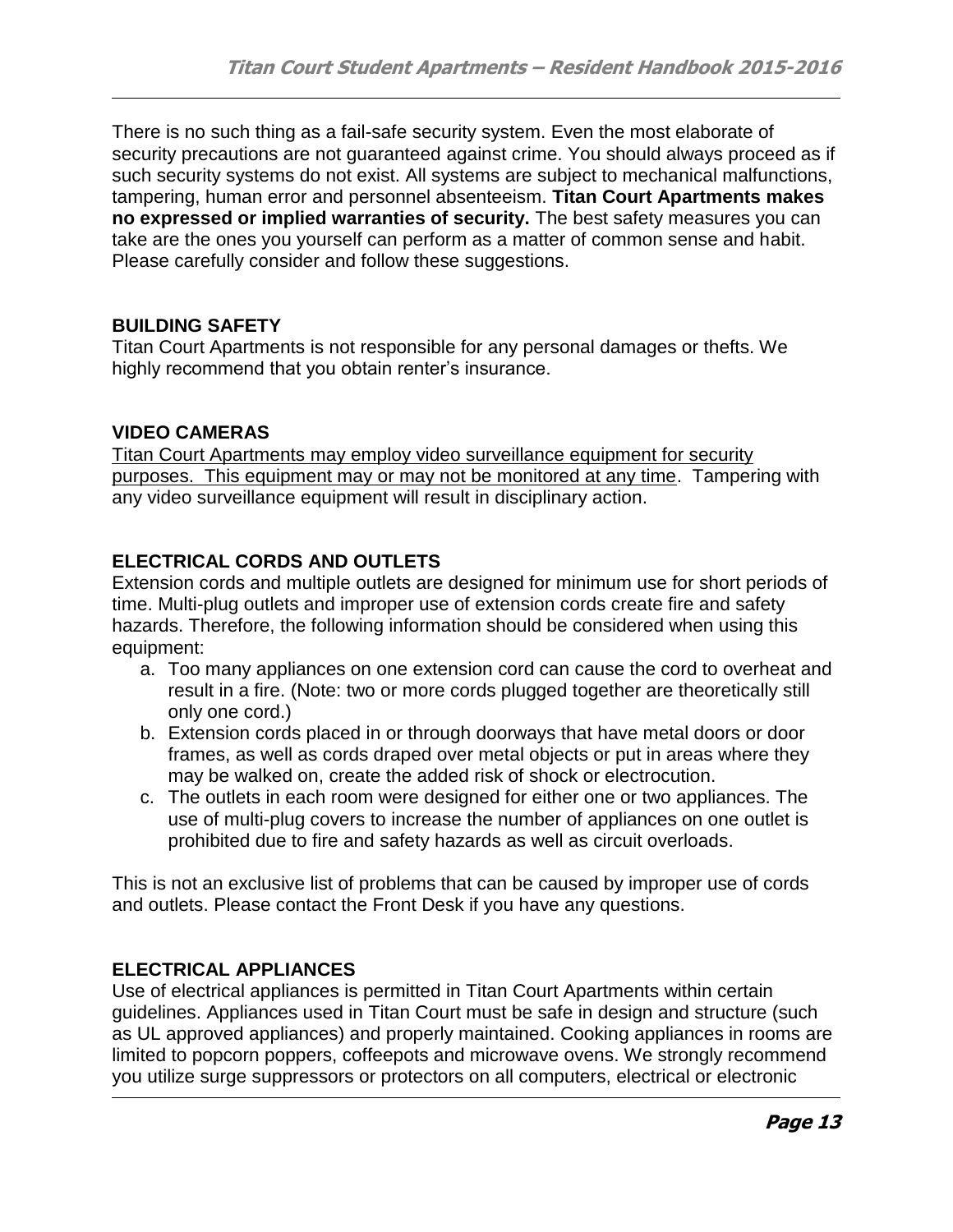equipment. Before leaving for breaks and holidays, please unplug all electrical appliances to guard against fire hazards.

#### **THEFTS AND OTHER CRIMES**

Any theft or other crime should be reported immediately to the Police Department and the CA or manager. There are several things residents can do to decrease the possibility of theft:

- a. Room and apartment doors should be locked at all times. Residents should always keep their keys with them even when going to eat or if a roommate is in the room and is not expected to leave during this time.
- b. Valuables should be kept locked and out of sight.
- c. Residents should practice being their "neighbor's keepers." This can be done by knowing the other residents on the floor and by immediately reporting to Titan Court Apartments staff at 541-344-2828 any suspicious person(s) seen wandering in the building.
- d. Please remember, anyone you let into the building is considered your guest and you will be held responsible for their behavior and any damages they may cause. Do not allow non-residents into the building unless you plan to accompany them at all times and account for their behavior.

Titan Court Apartments does not allow soliciting on its property. Please report those individuals to your CA or the Front Desk. Lost keys should be reported to the Front Desk in writing immediately.

# **RESPONSIBILITY**

Individuals at Titan Court Apartments will be held responsible for their actions. Damage, vandalism, removal of furniture from other apartments, common areas or the community center, setting off alarms, etc. could result in fines or eviction. If the individuals responsible cannot be identified, we reserve the right to hold all residents responsible for damages. Before an apartment, building or community is charged, there will be an opportunity for the individuals to identify themselves and to take responsibility for their actions. Although this would be a rare occurrence, it is important for every Titan Court community member to understand that damage and vandalism affect all of us.

# **PROHIBITED ACTIVITIES**

- o **Athletic Activities Indoors:** These include, but are not limited to roughhousing, throwing/bouncing/kicking of objects, the use of golf clubs, lacrosse sticks, footballs, water guns, paintball guns, water balloons, etc.
- o **Any Ceiling Alterations:** These include but are not limited to mounting ceiling fans, mounting light fixtures, removal of ceiling panels, affixing of posters, stickers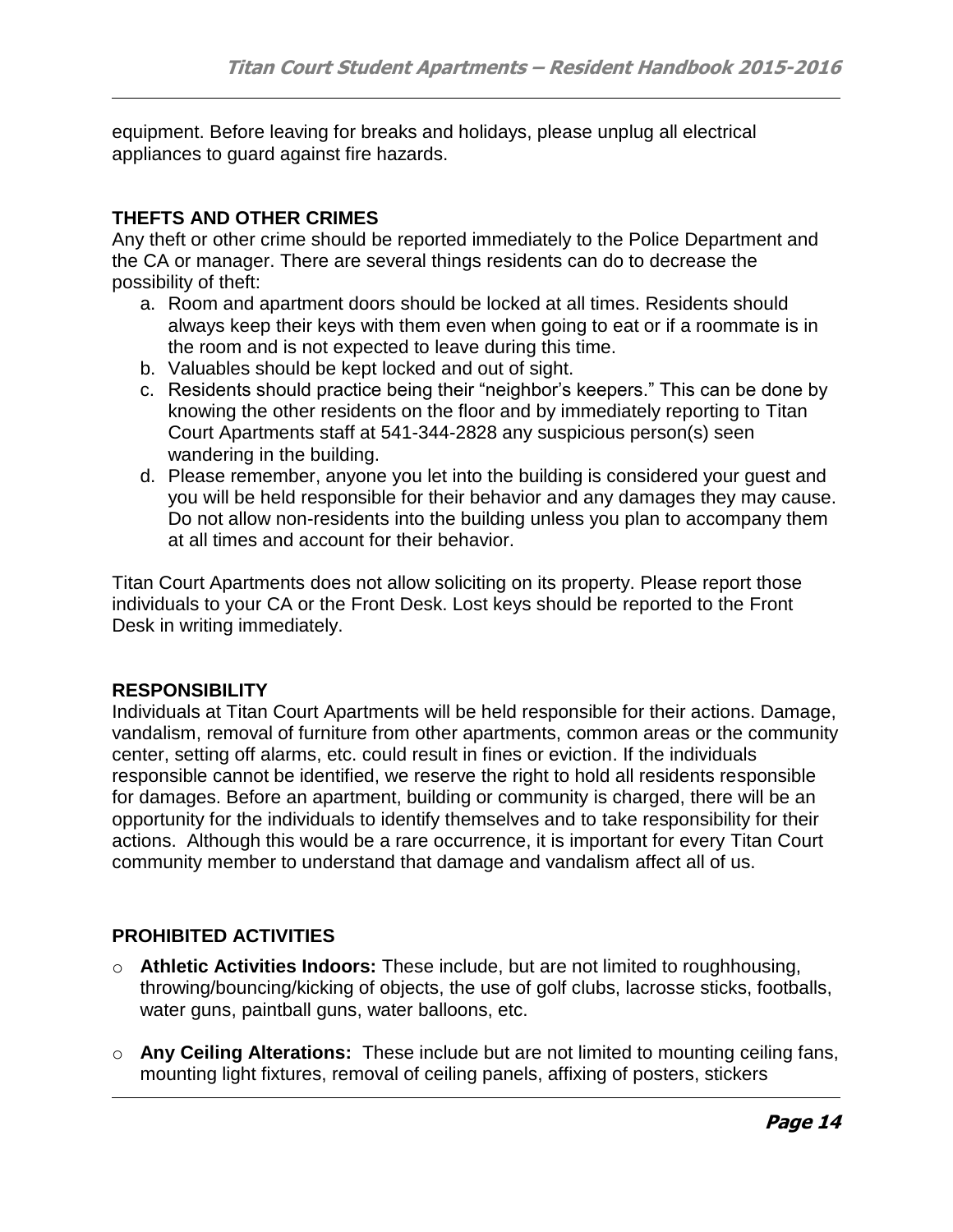(including glow in the dark stars) etc.

- o **Construction in Room:** This includes but is not limited to building lofts, bunk beds, elevating furniture on blocks, etc.
- o **Fighting:** Any form of fighting (physical altercations, verbal harassment, words used to provoke a violent reaction) is strictly prohibited at Titan Court Apartments. Any experience/witness of this should be immediately reported to Management.
- o **Hazing:** This includes mental and physical abuse of any student by another student(s). Hazing is prohibited by state law and will subject those guilty thereof to criminal prosecutions and disciplinary action. Kidnapping is considered to be hazing. Barricading is considered a form of hazing and is also prohibited in or around Titan Court Apartments.
- o **Skateboards and Roller Blades:** These may not be used or ridden anywhere in Titan Court Apartments.
- o **Use of Windows and Ledges:** Throwing, dropping or hanging objects from windows and ledges is prohibited. The Removal of window screens is prohibited and will result in a \$10 replacement/rehanging charge.
- o **Smoking:** Smoking is not allowed in any Titan Court apartments or rooms. Residents caught smoking in the apartments are subject to eviction after the third notice. There may also be additional charges for professional cleaning and painting to mitigate the smell of smoke in a room.
- o **Operating a Business:** According to your lease, residents may not conduct any commercial enterprise in the Premises. This includes babysitting, retail sales or any activity that affects the community.
- o **Illegal Substances:** Federal State Law prohibits the possession, use or sale of narcotic drugs. Living in Titan Court Apartments does not make you immune to these laws. On the contrary, Titan Court Apartments has a zero tolerance for such behavior, and the possession of or use of illegal drugs on the premises may result in eviction. Also, state law prohibits the sale, distribution and possession of illegal drugs on the premises—any such violation will result in eviction. Also, state law prohibits the sale, possession and distribution of alcohol to persons under the age of 21 years. Violators may be subject to eviction with no refund of any unused portion of the contract and with continued liability for rent and other sums due under the contract.

#### **PROHIBITED ITEMS**

Because of the potential injury to individuals and damage to property, the items listed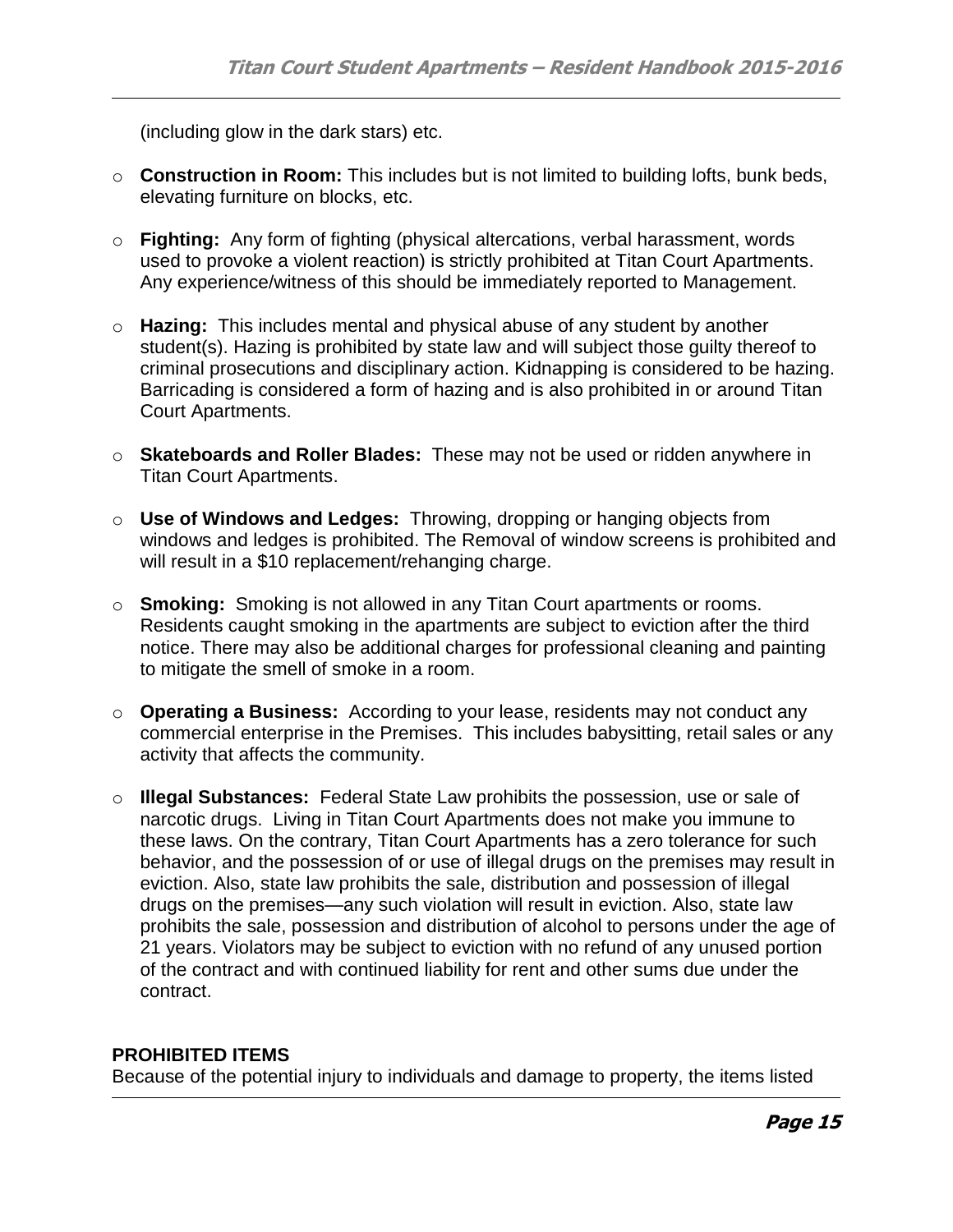below are prohibited. Possession of any of these items will result in the item(s) being confiscated and the possessor/owner facing disciplinary action. Residents are encouraged to use common sense and ask questions of staff members if necessary. Students should also be aware that all residents of a room might be held equally responsible for any prohibited items that might be found in their room.

- o **Alcoholic Beverages:** Alcoholic beverages and containers are prohibited in all public areas of Titan Court Apartments. Possession and consumption of alcoholic beverages must be in full compliance with local, state and federal laws and regulations and in accordance with these Rules and Regulations. Within those limits, the decision to drink, and how much, is a personal one. Alcohol related conduct that infringes upon the rights of others to a quiet, orderly living environment is not acceptable under any circumstances. Absolutely no kegs or other multiserving containers are allowed on the property.
- o **Antennas/Satellites:** Antennas or satellites may not be attached to the outside of the building.
- o **Firearms/Weapons:** Firearms, ammunition and other weapons including BB guns, pellet pistols, air rifles, numb-chucks, bows and arrows, sling shots, blow guns, etc. are prohibited in all areas of Titan Court Apartments.
- o **Fuels:** Any flammable fuels are prohibited at Titan Court Apartments. Motorcycles, mopeds and other transportation utilizing such fuels must be parked off-property.
- o **Illegal Substances:** The sale, use, storage and/or production of any and all illegal substances are prohibited throughout Titan Court Apartments.
- o **Miscellaneous:** Water guns, water balloons, catapults, fireworks, smoke bombs, and appliances with open heating elements, etc. are prohibited throughout Titan Court Apartments.
- o **Waterbeds and Furniture:** This includes all liquid filled furniture.

# **TITAN COURT VIOLATION PROCESS**

#### **GENERAL EXPECTATIONS**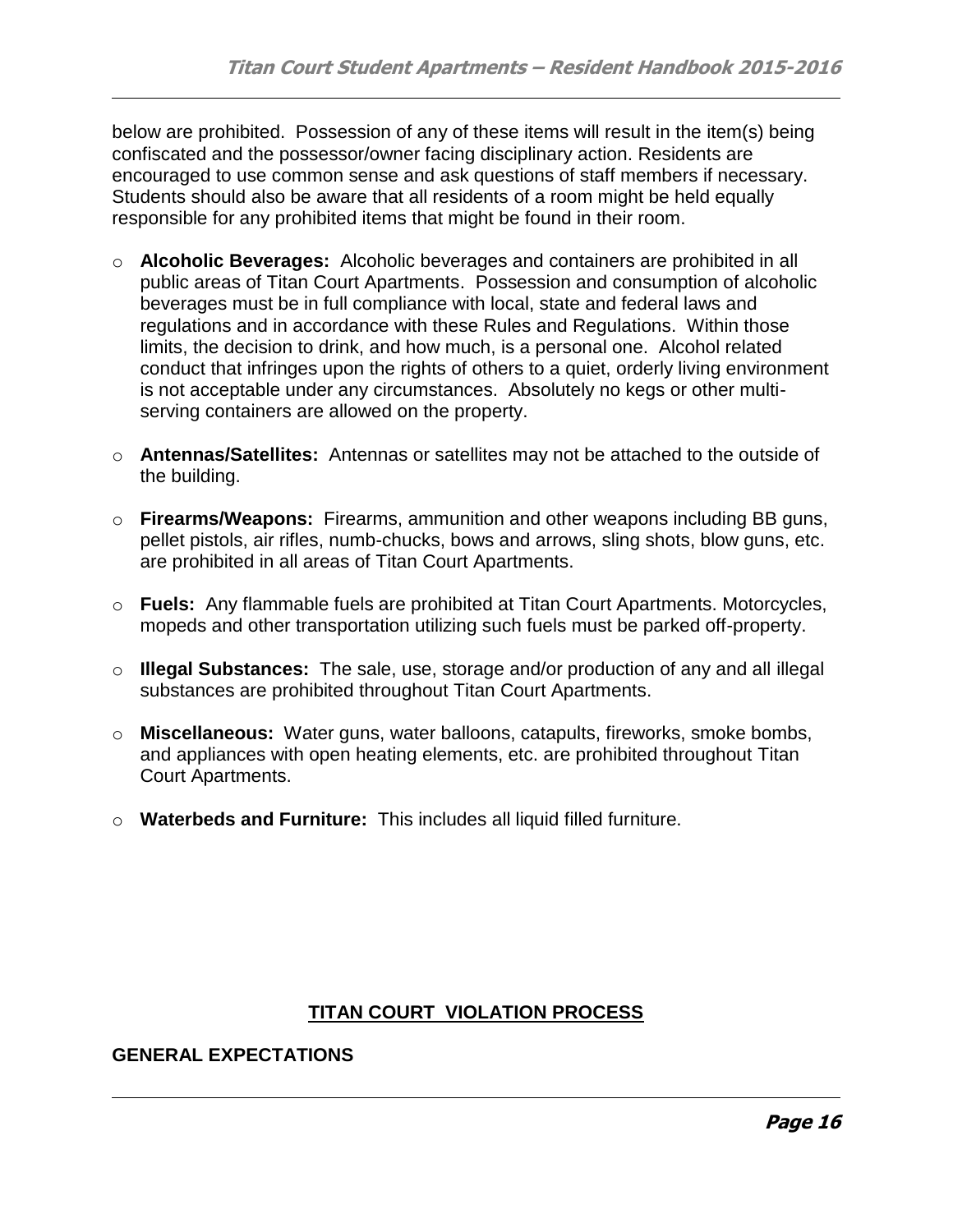In Titan Court Apartments, where a large number of people with varying lifestyles live in such close proximity, rules and regulations are necessary to promote the general welfare of the community. There are some behaviors that cannot be tolerated since they disrupt the development of a positive community atmosphere and because they infringe on the rights of other residents. It is your responsibility as a resident to be familiar with and abide by the guidelines that have been established. You will be held accountable for your actions should you fail to adhere to these guidelines. Infractions of Titan Court Apartments policies and regulations may result in disciplinary action, up to and including the termination of your lease. We have a responsibility to the resident and the community, and we will not hesitate to terminate the lease of a resident who disrupts the welfare of Titan Court Apartments community.

# **TITAN COURT APARTMENT REGULATIONS**

Residents living in Titan Court Apartments are subject to terms and conditions of their Titan Court Apartments Lease and Rules and Regulations contained in the lease in addition to the policies and procedures contained in this booklet.

# **TITAN COURT APARTMENT DISCIPLINE SYSTEM**

If you violate a rule or regulation, it will probably come to the attention of a Community Assistant. In many cases, the Community Assistant will discuss the infraction with you. If you fail to correct your behavior or if the violation is a serious one, the Community Assistant will have no choice but to refer the incident to the General Manager (GM) or the Resident Director (RD). When an incident is referred to the RD or GM, he or she will contact you to arrange a discipline appointment (Failure to appear for the appointment may result in the immediate notification of the guarantor of your lease for resolution of the problem and, if conditions warrant, possible termination of your lease). Based on the information that is obtained, the GM or RD may take one or more of the following actions:

- 1. **Counseling:** A dialogue between the staff (GM or RD) and the resident to correct the behavior and to inform the resident of the consequences of any further infractions.
- 2. **Restitution:** An action where the resident makes payment for damages to Titan Court Apartments.
- 3. **Room Change:** A reassignment to another room, floor, or apartment.
- 4. **Written Warning:** A written notice that indicates that an infraction has occurred and which explains that subsequent infractions could result in more serious action. The written warning is included in the resident's file. Depending on the infraction, the guarantor of the lease may also be provided with a copy of this written warning.